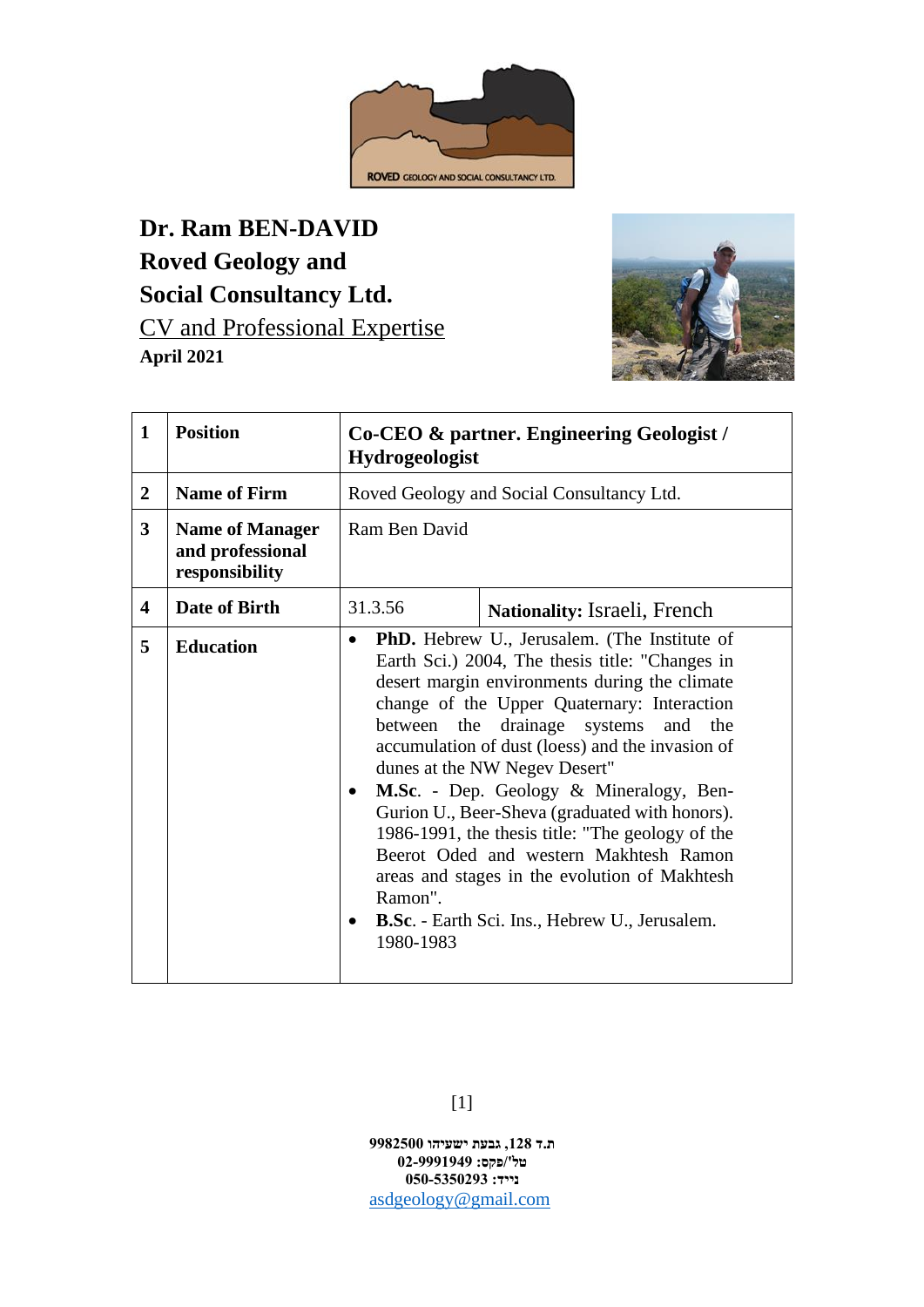

| 6 | <b>Membership of</b><br><b>Professional</b><br><b>Associations</b> | Israeli Association of Engineers;<br>Geological Soc. Of Israel;<br>Geological Soc. Of London – CGeol.                                                                              |  |
|---|--------------------------------------------------------------------|------------------------------------------------------------------------------------------------------------------------------------------------------------------------------------|--|
|   | <b>Other Training</b>                                              | Environmental Impact Assessment (EIA) - under<br>the supervision of Prof. Y. Avnimelech, Technion<br>University, the Division of Continuing Education<br>and External Studies.1996 |  |

| 8         | <b>Countries of Work</b><br><b>Experience</b> | Israel, Ghana, Cote d'Ivoire, Liberia, Seri Lanka,<br>Tanzania, Cameroon, Zambia, Uganda, Australia,<br>Kingdom of Jordan, China and many more. |                            |                            |                            |  |  |
|-----------|-----------------------------------------------|-------------------------------------------------------------------------------------------------------------------------------------------------|----------------------------|----------------------------|----------------------------|--|--|
| 9         | Languages                                     |                                                                                                                                                 | <b>Spoken</b>              | <b>Reading</b>             | Written                    |  |  |
|           |                                               | Hebrew<br>English                                                                                                                               | <b>Native</b><br>Excellent | <b>Native</b><br>Excellent | <b>Native</b><br>Excellent |  |  |
|           |                                               | French                                                                                                                                          | Excellent                  | Excellent                  | Excellent                  |  |  |
| <b>10</b> | <b>Employment</b>                             | 1993-Present: Self-employed; Co-GM of Roved Geology<br>and Social Consultancy Ltd.                                                              |                            |                            |                            |  |  |

## **FEW PUBLICATIONS**

## *Reviewed papers*

Ben-David, R., Kodington, O., & Roded, S. 2018. Shallow Shazar Tunnels Cross section Summary of geological findings as a tool for Continuous engineering design. SASOR, 3rd Simp. On Rock. Santiago. Chile

Ben-David, R. 2007. Problems in implementation earthquake hazard geological information in a city master plan – the case of the city of Haifa. 5th National Congress of The Israeli Society of Civil, Structural and Infra-structural Engineers (in Hebrew).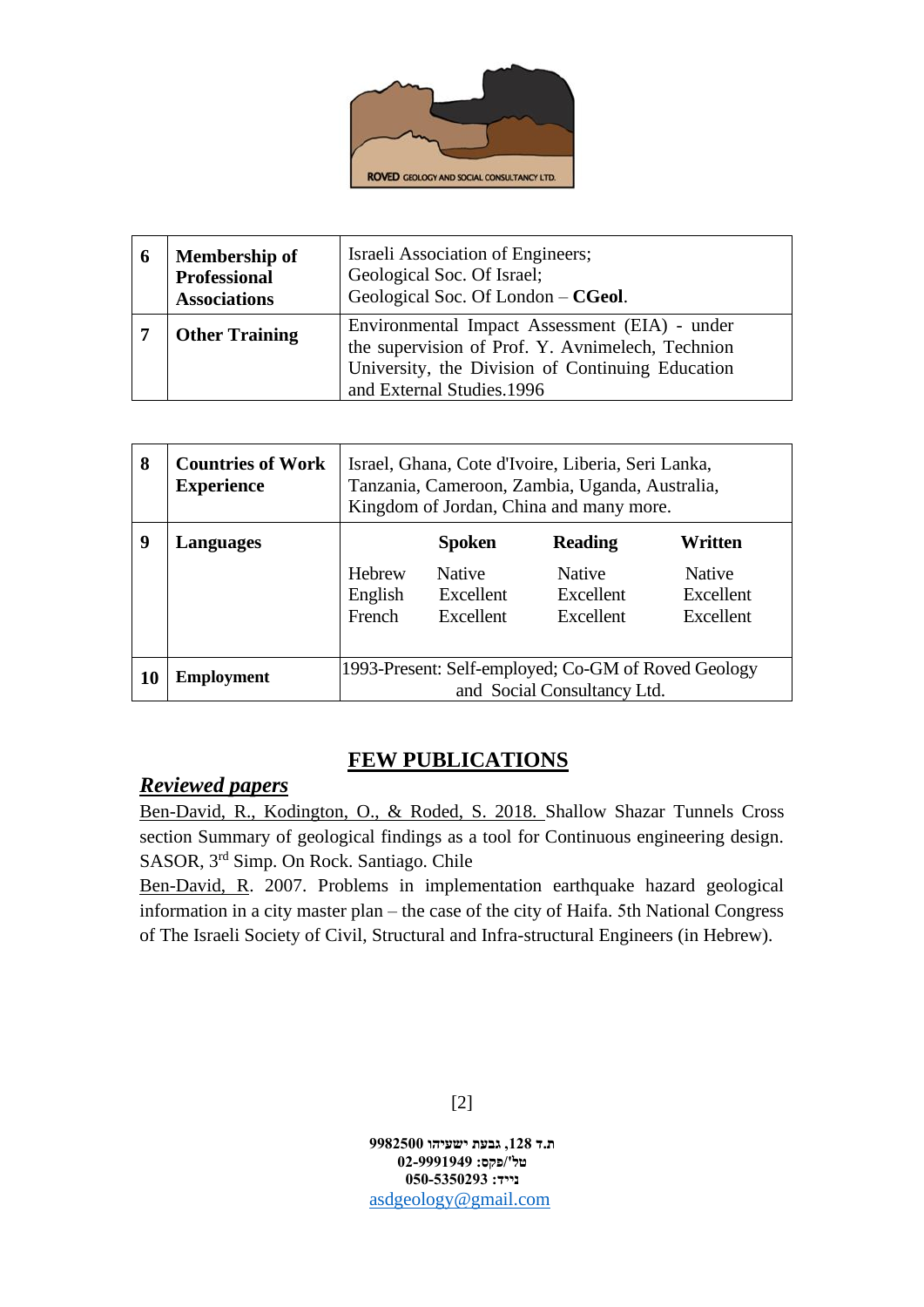

Ben-David, R. & Nachmias, D. 2006. Key factors in sustainable planning policy for the dynamic shoreline of Herzliya, central Israel**.** Engineering geology for tomorrow's cities**,** the 10th IAEG Congress, Nottingham, United Kingdom.

Ben-David, R. 2005. Paleoseismology – a major tool for seismic site evaluation. The 4<sup>th</sup> national conference for construction and Infrastructure. The Engineer Organization for Construction and Infrastructure in Israel, p: 298-302 (in Hebrew).

Ben-David, R. 2004. Problems in defining criteria for an earthquake hazard map – A Case Study: The City of Haifa, Northern Israel. EurEnGeo, 2004, First European Regional IAEG Conference. Liege. 8 p.

Ben-David, R. ,Eyal, Y., Zilberman E. & Bowman D., 2000. Fluvial systems response to rift margin tectonics: Makhtesh Ramon area, southern Israel, Geomorphology. Vol. 45, p: 147-163.

Ben-David, R. & David, D. 1998. Problems along the Israeli Mediterranean Coast (the case of the beach cliffs in the city of Netanya) and ways for improving its stability. 8th Congress of the Association of Engineering Geology and Environment (ENGEOL), Vancouver, p.1545-1550.

Ben-David, R., 1993. Stages in the Evolution of Landscape in the Makhtesh Ramon and Nahal Neqarot Area - Field Excursion. Is. J. Earth Sci. Vol. 42, No 3-4, p: 189-196.

Ben-David, R., 1992. The geology of the Beerot Oded and western Makhtesh Ramon areas and stages in the evolution of Makhtesh Ramon. A MSc. Thesis, GIS/32/91, 127 p., in Heb., Eng. abst.

Ben-David, R., 1992. The Geology and Geomorphology of Har Oded Area.

In: Rozen, S. - "The Oded Site Investigations at Two Early Islamic Pastoral Camps in the Central Negev". Beer-Sheva Monograph of the Dep. of Biblical and Ancient Studies, Ben-Gurion Univ. Press.

Ben-David, R., 1988. Stages in the Evolution of Makhtesh Ramon and its Drainage Pattern. Isr. J. Earth Sci., Vol.: 37, Nos.: 2-3, p: 125-136.

Ben -David, R,. 1987 Stages in the Evolution of Makhtesh Ramon. In: Gerson, R. (ed.): Workshop on Erosion, Transport and Deposition Processes with Emphasis on Semi -Arid and Arid Areas: "Late Cenozoic Morphotectonics and Effects on Climatic Changes in the Negev".

Ben-David, R. 1988. Geology and geomorphology of the Besor drainage system. In: Livne, A- *The Eshkol district- Landscape survey and reconnaissance.* Natural Res. Auth., p: 21-25. (in Hebrew).

[3]